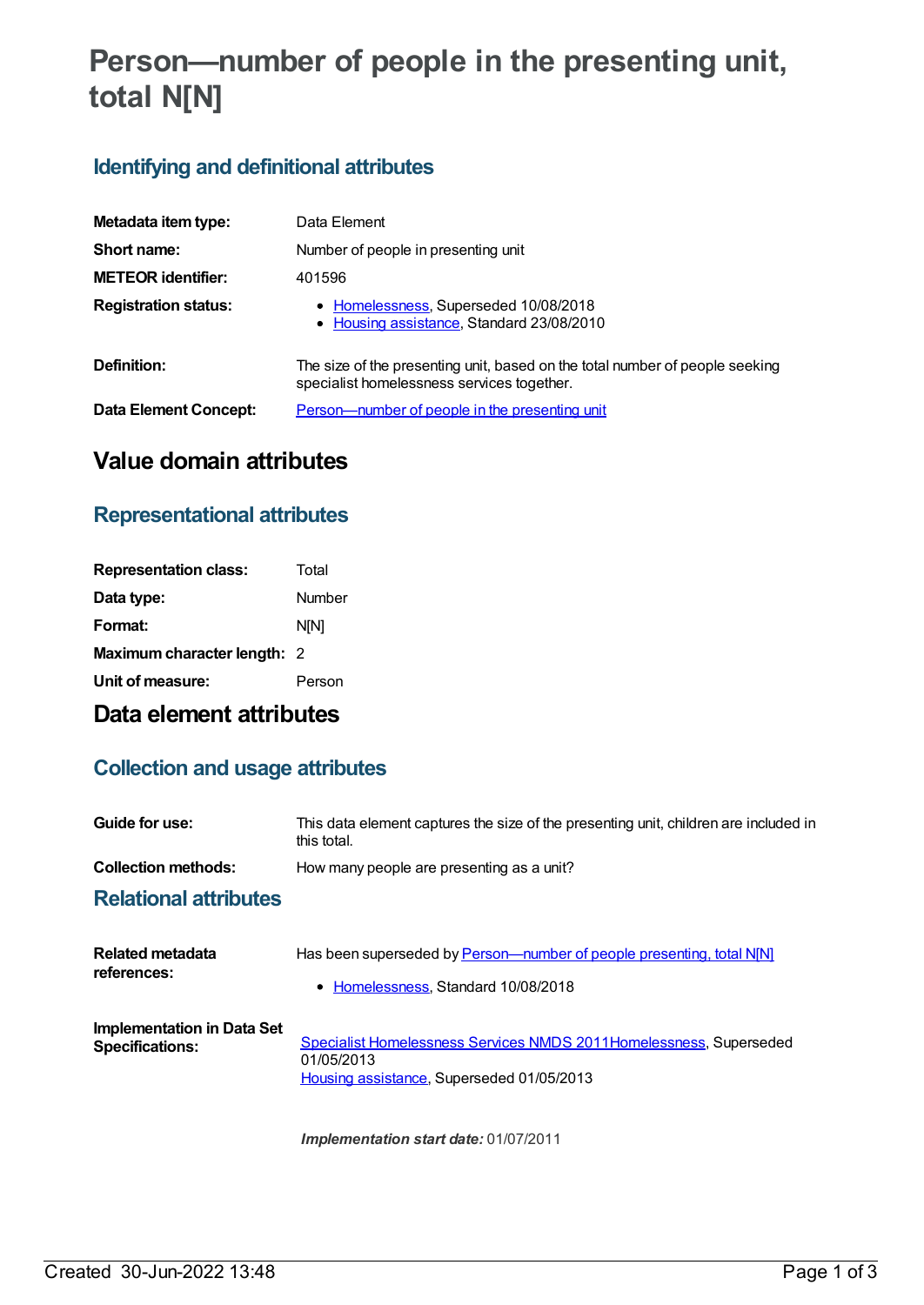#### Specialist [Homelessness](https://meteor.aihw.gov.au/content/508954) Services NMDS 2012-1[3Homelessness](https://meteor.aihw.gov.au/RegistrationAuthority/14), Superseded 01/05/2013 Housing [assistance](https://meteor.aihw.gov.au/RegistrationAuthority/11), Superseded 01/05/2013

*Implementation start date:* 01/07/2012

*Implementation end date:* 30/06/2013

Specialist [Homelessness](https://meteor.aihw.gov.au/content/505626) Services NMDS 2013-1[4Homelessness](https://meteor.aihw.gov.au/RegistrationAuthority/14), Superseded 26/08/2014 Housing [assistance](https://meteor.aihw.gov.au/RegistrationAuthority/11), Superseded 26/08/2014

*Implementation start date:* 01/07/2013

*Implementation end date:* 30/06/2014

*DSS specific information:*

In the Specialist Homelessness Services NMDS, this data element is collected at the date of presentation.

Specialist [Homelessness](https://meteor.aihw.gov.au/content/581255) Services NMDS 2014-1[5Homelessness](https://meteor.aihw.gov.au/RegistrationAuthority/14), Superseded 24/11/2016 Housing [assistance](https://meteor.aihw.gov.au/RegistrationAuthority/11), Superseded 24/11/2016

*Implementation start date:* 01/07/2014

*Implementation end date:* 30/06/2015

*DSS specific information:*

In the Specialist Homelessness Services NMDS, this data element is collected at the date of presentation.

Specialist [Homelessness](https://meteor.aihw.gov.au/content/658005) Services NMDS 2015-1[7Homelessness](https://meteor.aihw.gov.au/RegistrationAuthority/14), Superseded 24/11/2016

*Implementation start date:* 01/07/2015

*Implementation end date:* 30/06/2017

*DSS specific information:*

In the Specialist Homelessness Services NMDS, this data element is collected at the date of presentation.

Specialist [Homelessness](https://meteor.aihw.gov.au/content/650006) Services NMDS 2017-1[9Homelessness](https://meteor.aihw.gov.au/RegistrationAuthority/14), Superseded 10/08/2018